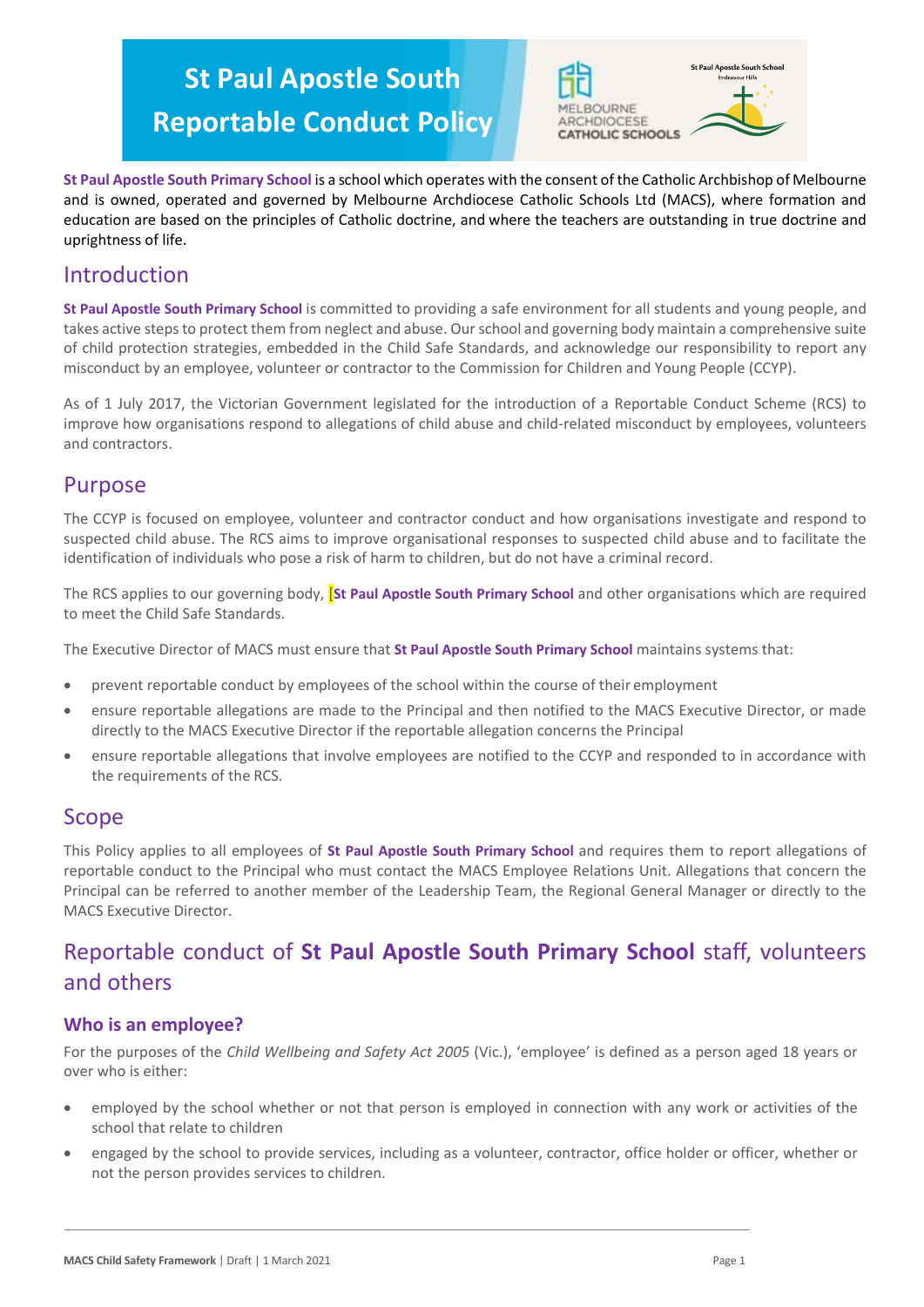## **Key definitions**

**Child:** Any person who is under the age of 18 years.

**Mandatory reporting** is a term used to describe the legislative requirement imposed on selected classes of people to report suspected cases of child abuse and neglect to government authorities. Where a mandated reporter 'forms a belief on reasonable grounds' that a student or young person is in need of protection from physical injury or sexual abuse, they are to report their concerns to the Department of Health and Human Services (DHHS) Child Protection.

**Reportable allegation** means any information that leads a person to form a reasonable belief that an employee has committed either:

- reportable conduct
- misconduct that may involve reportable conduct

whether or not the conduct or misconduct is alleged to have occurred within the course of the person's employment.

#### **Reportable conduct** means:

- a sexual offence committed against, with or in the presence ofa child, whether or not a criminal proceeding in relation to the offence has been commenced or concluded
- sexual misconduct committed against, with or in the presence of a child
- physical violence committed against, with or in the presence of a child
- any behaviour that causes significant emotional or psychological harm to a child
- significant neglect of a child.

**School environment:** Any physical or virtual place made available or authorised by the school for use by a child during or outside school hours, including:

- a campus of the school
- online school environments, including email and intranet systems
- other locations provided by the school for a child's use including school camps, sporting events, excursions, competitions, or school community and other events.

**School staff** means an individual working in the school environment who is:

- directly engaged or employed by the school governing authority
- a volunteer or a contracted service provider (whether or not a body corporate or any other person is an intermediary)
- a minister of religion.

# Implementation

The school will ensure the reporting of any reportable allegation made against an employee to the MACS Employee Relations Unit.

A 'reportable allegation' is made where a person makes an allegation, based on a reasonable belief, that an employee, volunteer or contractor has committed conduct that *may* involve reportable conduct. This includes where a reportable allegation is made against the school Principal.

**Note: A 'reasonable belief' is more than suspicion. There must be some objective basis for the belief. However, it is not the same as having proof and does not require certainty.**

#### **For example, a person is likely to have a reasonable belief if they:**

- **observed the conduct themselves**
- **heard directly from a child that the conduct occurred**
- **received information from another credible source (including another person who witnessed the reportable conduct or misconduct).**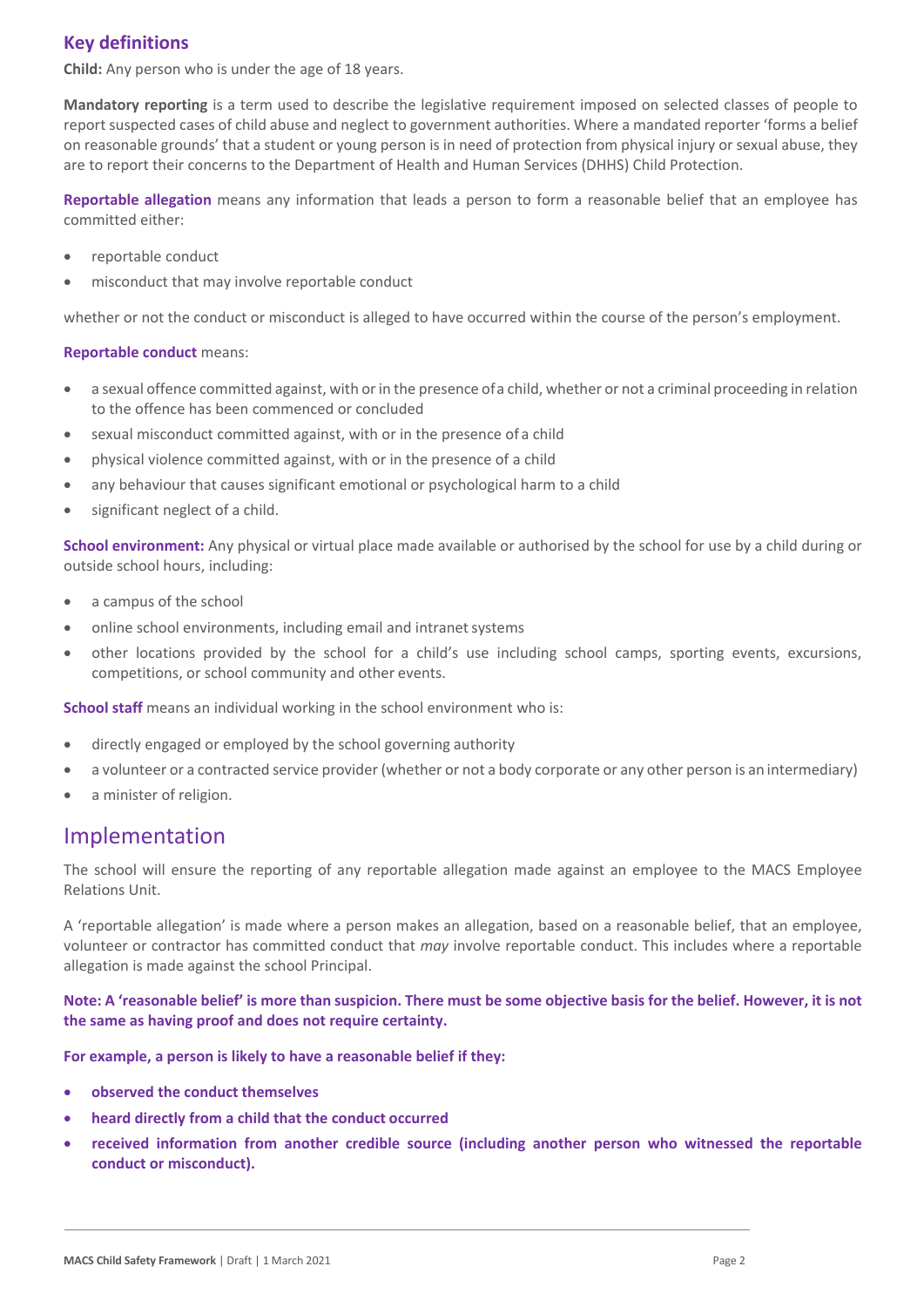**St Paul Apostle South Primary School's** Principal, a member of the Leadership Team, the Regional General Manager or the MACS Executive Director does not need to agree with or share the belief that the alleged conduct has occurred. The RCS is an allegations-based scheme. This means that the threshold for notifying the CCYP is low. All allegations must be referred to the Employee Relations Unit for advice.

The MACS Employee Relations Unit (or a delegate of the MACS Executive Director) on behalf of the Executive Director in consultation with the school Principal or, where there is an allegation against a Principal, member of the Leadership Team or Regional General Manager will then:

- submit a notification to the CCYP within three days of the MACS Executive Director becoming aware of the reportable allegation
- meet the milestones and reporting requirements to the CCYP under the RCS.

#### **Reportable conduct includes:**

| <b>Sexual</b><br><b>Abuse</b>                                                                                                                                                                                                | <b>Sexual</b><br><b>Misconduct</b>                                                                                                                                                                      | <b>Physical</b><br><b>Abuse</b>                                                                                                                                           | <b>Psychological</b><br><b>or</b><br><b>Emotional Harm</b>                                                                                                                                                       | <b>Significant Neglect</b>                                                                                                                                  |
|------------------------------------------------------------------------------------------------------------------------------------------------------------------------------------------------------------------------------|---------------------------------------------------------------------------------------------------------------------------------------------------------------------------------------------------------|---------------------------------------------------------------------------------------------------------------------------------------------------------------------------|------------------------------------------------------------------------------------------------------------------------------------------------------------------------------------------------------------------|-------------------------------------------------------------------------------------------------------------------------------------------------------------|
| • Rape or sexual<br>assault<br>• Sexual activity<br>with or in the<br>presence of a<br>child<br>• Grooming or<br>encouraging a<br>child to engage in<br>sexual activity<br>• Offences relating<br>to child abuse<br>material | · Behaviour, physical<br>contact, speech<br>or other<br>communication of<br>a sexual nature<br>• Physical contact<br>without valid<br>reason<br>• Crossing<br>professional<br>boundaries<br>• Voyeurism | Hitting, kicking,<br>punching<br>Pushing, shoving,<br>$\bullet$<br>grabbing,<br>throwing, shaking<br>• Use of an object<br>Inappropriate<br>restraint,<br>excessive force | • Exposure to<br>violence or threats<br>of violence<br>• Anti-social<br>behavior<br>• Self-destructive<br>behavior<br>• Persistent hostility<br>or rejection<br>• Humiliation or<br>belittling<br>• Scapegoating | Deprived from the<br>following:<br>clothing or food<br>medical attention<br>or care<br>shelter<br>$\bullet$<br>supervision<br>Access to drugs or<br>alcohol |

Any reportable allegation listed above will be immediately reported by the school Principal. An allegation against a school Principal should be referred to another member of the Leadership Team, the Regional General Manager or directly to the MACS Executive Director.

It is important to note that existing mandatory reporting obligations have not changed. The school will report any allegation of abuse to the DHHS Child Protection.

If the alleged conduct is potentially criminal in nature, Victoria Police must also be notified as a first priority and any investigation by Victoria Police will take precedence.

Where the allegation falls under the mandatory reporting domain, the reporting to CCYP is in addition to reporting to Victoria Police and the DHHS.

### **Reportable conduct, mandatory reporting and reporting to the VIT**

Reportable conduct allegations as listed above are referred to the CCYP.

Any alleged conduct that is regarded to be of a criminal nature is to be dealt with as mandatory reporting and referred to Victoria Police and the DHHS as per the school's Child Protection – Reporting Obligations Policy.

If an employee against whom an allegation of reportable conduct is made is a registered teacher and the misconduct involves a charge, conviction or finding of guilt of a sexual offence, the school must notify the Victorian Institute of Teaching (VIT) immediately under conduct that is reportable to the VIT.

### **Responsibilities of the Principal**

The MACS Executive Director is ultimately responsible for notification of any reportable allegation to the CCYP and for ensuring that a reportable allegation is investigated.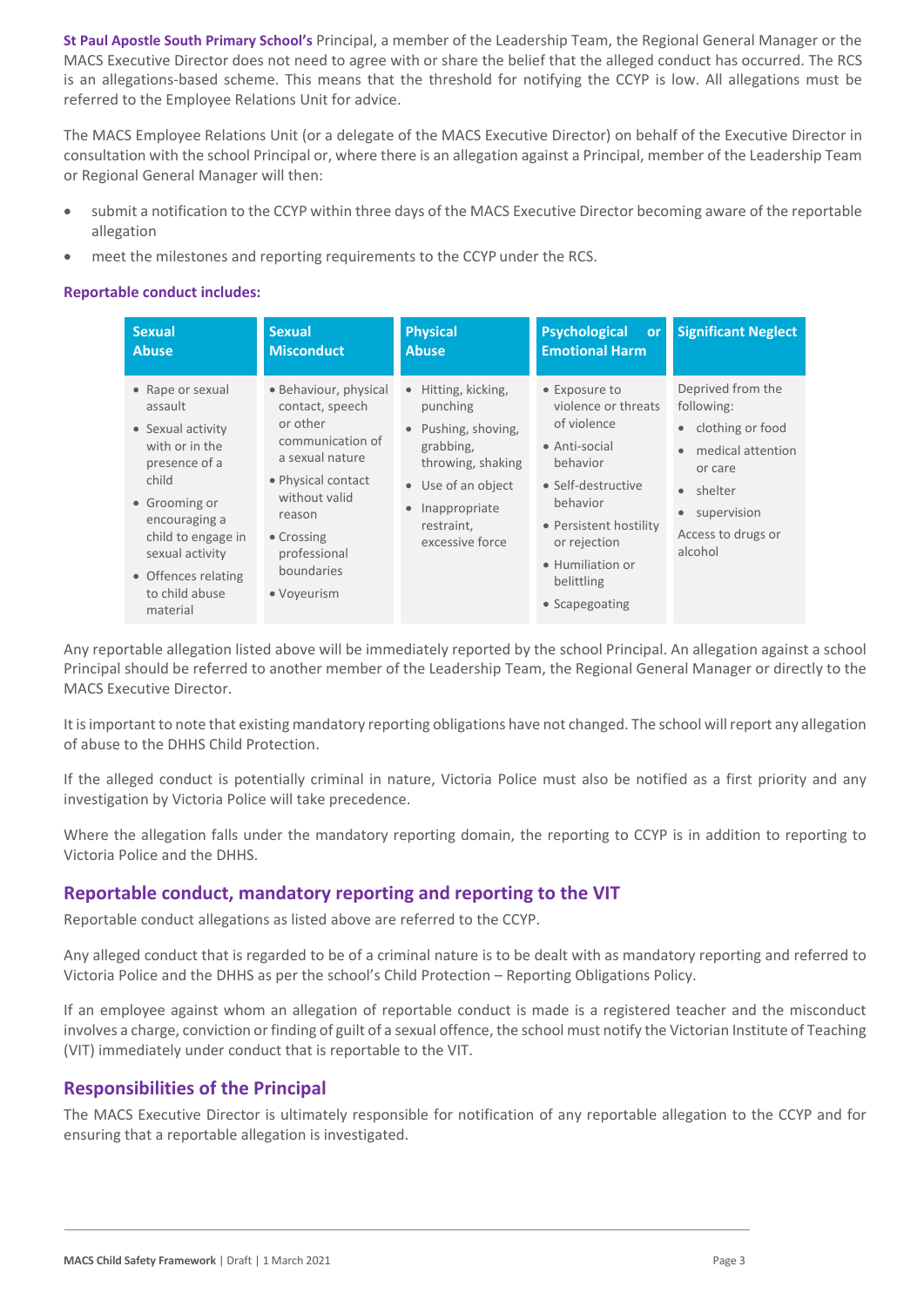However, it is the responsibility of the school Principal (or for allegations against a Principal, the relevant leader) to ensure that all reportable allegations are referred to the MACS Employee Relations Unit as soon as they become aware of them, and to follow the advice and guidance of the MACS Employee Relations Unit (as authorised by the MACS Executive Director) to respond appropriately. This will usually include conducting an investigation or facilitating the conduct of an investigation.

**Note: St Paul Apostle South Primary School staff members are not required to make a report directly to the CCYP; this is the responsibility of the MACS Employee Relations Unit (or other person authorised by the MACS Executive Director) on behalf of the MACS Executive Director. However, any person with a concern (including a staff member who wishes to remain anonymous, students, parents and/or other members of the community) may notify the CCYP directly of a reportable allegation via a community notification on the website.**

**In the event of a reportable allegation against the school Principal, this must be reported to another member of the Leadership Team, the Regional General Manager or directly to the MACS Executive Director.**

**School Principals (and other leaders as appropriate) must also facilitate any requests for information or documentation from MACS, Victoria Police or a regulator in the course of an investigation to ensure compliance with the RCS and the law.**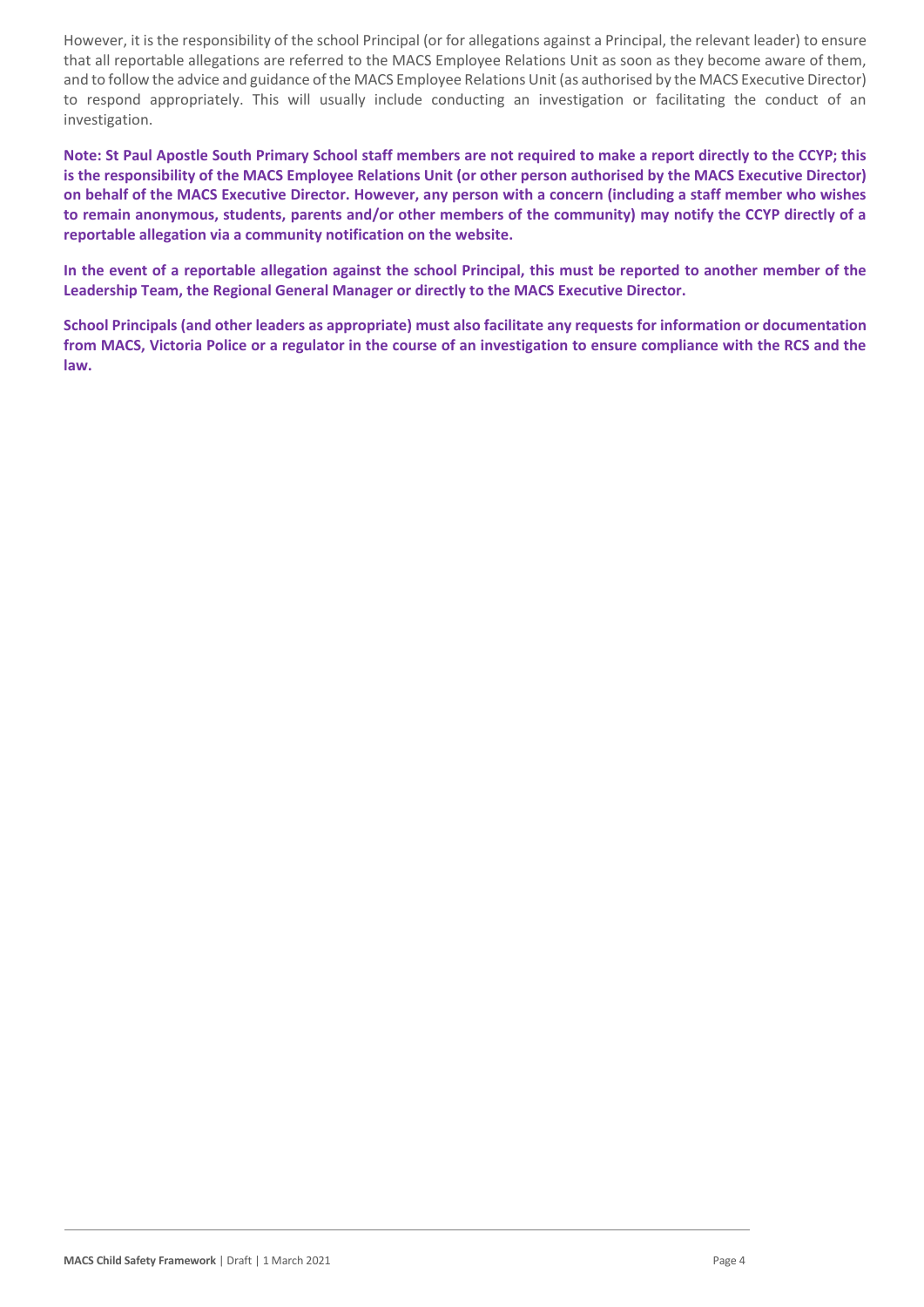# **Reporting to the CCYP**

Upon becoming aware of a reportable allegation against an employee, the Principal, member of the Leadership Team or Regional General Manger must contact the MACS Employee Relations Unit as soon as practicable in order to ensure that the following milestones and reporting requirements to the CCYP are met:

| <b>Within three</b>                                                                                                                                                                               | <b>Within 30</b>                                                                                                                                                                                                                                                                                                 | <b>Advice on</b>                                                                                        | <b>Outcomes of</b>                                                                                                                                                    | <b>Additional</b>                                                                               |
|---------------------------------------------------------------------------------------------------------------------------------------------------------------------------------------------------|------------------------------------------------------------------------------------------------------------------------------------------------------------------------------------------------------------------------------------------------------------------------------------------------------------------|---------------------------------------------------------------------------------------------------------|-----------------------------------------------------------------------------------------------------------------------------------------------------------------------|-------------------------------------------------------------------------------------------------|
| business days                                                                                                                                                                                     | calendar days                                                                                                                                                                                                                                                                                                    | investigation                                                                                           | investigation                                                                                                                                                         | documents                                                                                       |
| • School contact<br>details<br>• Name of the<br>employee,<br>volunteer or<br>contractor<br>• Their date of birth<br>• Initial advice on<br>the nature of the<br>allegation<br>• Any police report | • Details of the<br>investigation<br>• Details of the<br>school's response<br>• Details regarding<br>disciplinary or<br>other action<br>proposed<br>• Any written<br>response from the<br>employee,<br>volunteer or<br>contractor<br>regarding the<br>allegation,<br>proposed<br>disciplinary or<br>other action | As soon as is<br>practicable:<br>• name of the<br>investigator<br>their contact<br>$\bullet$<br>details | • Copies of the<br>investigation<br>findings<br>• Details regarding<br>disciplinary or<br>other action<br>proposed<br>• Reasons for taking<br>or not taking<br>action | Promptly<br>$\bullet$<br>providing any<br>further<br>information to<br>the CCYP as<br>requested |

### **Investigating reportable allegations**

[School name] will ensure procedural fairness throughout the entire investigation process.

*Note: It is anticipated that any investigations will be undertaken by the school Principal (or another school leader) unless it is deemed appropriate by the Principal, the Regional General Manager (in the case of an allegation against a Principal) or the MACS Executive Director for a suitably qualified, third party engaged in consultation with MACS' Employee Relations Unit to be appointed.*

The school Principal will ensure that for current employees the process set out in clause 13 of the *Victorian Catholic Education Multi-Enterprise Agreement 2018* (VCEMEA 2018) is followed. Further, that all other relevant MACS and school-based policies and procedures (including Codes of Conduct, processes for managing and investigating complaints, misconduct, discipline, grievances, dispute resolution, and employee welfare and support), as well as any CCYP and other regulatory guidance, are considered to guide the investigation.

For an allegation against a current employee, this means that the Principal will follow the clause 13 process set out in the VCEMEA 2018 and follow the advice and guidance of the Employee Relations Unit.

In all cases, before any findings are made or disciplinary action is taken, the subject of an allegation will be:

- notified of any adverse information that is credible, relevant and significant
- given a reasonable opportunity to respond to that information.